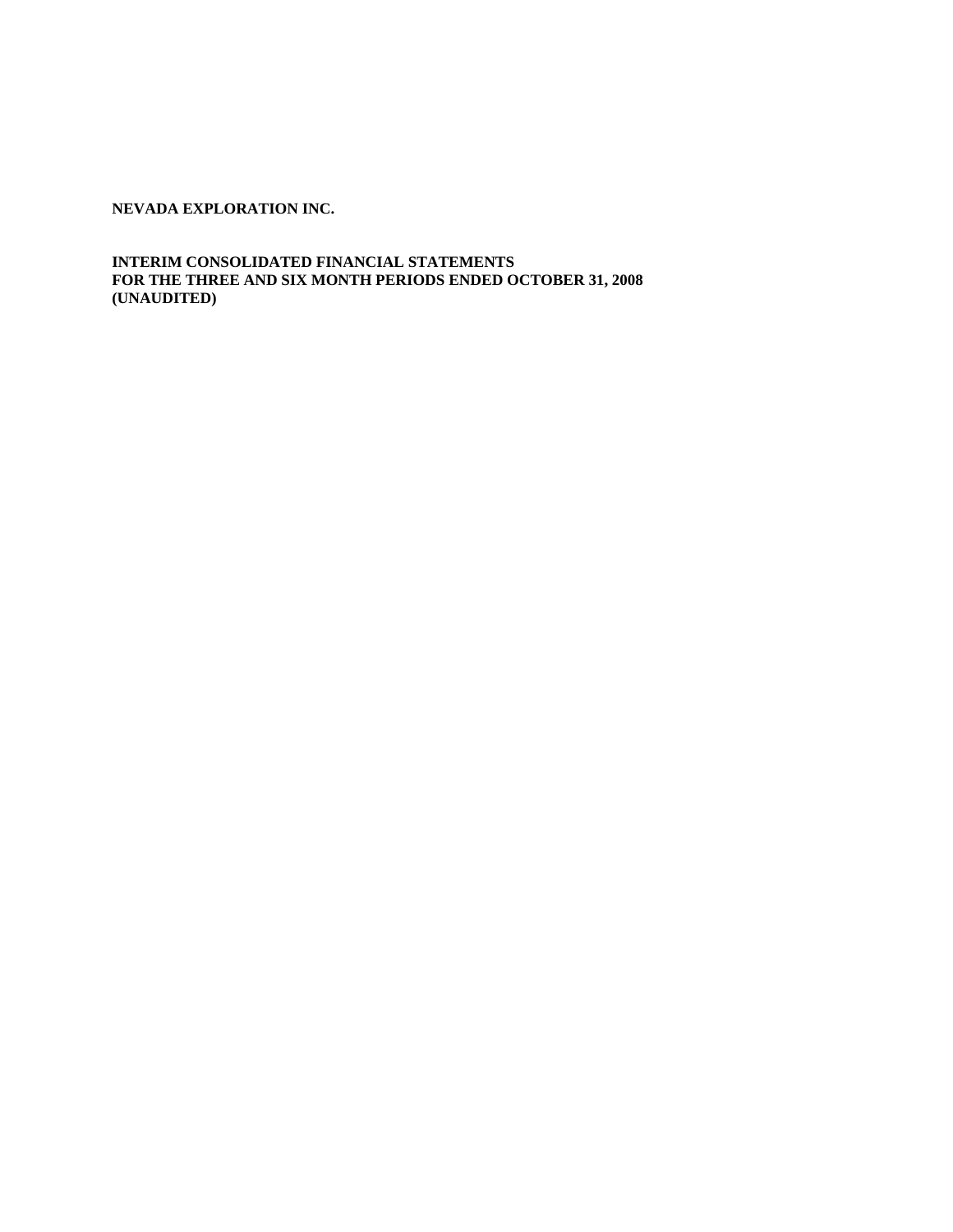# **TABLE OF CONTENTS**

# **INTERIM CONSOLIDATED FINANCIAL STATEMENTS**

| Statements of operations, comprehensive income and deficit |         |
|------------------------------------------------------------|---------|
| Balance sheets                                             |         |
| Statements of cash flows                                   |         |
| Notes to financial statements                              | 5 to 15 |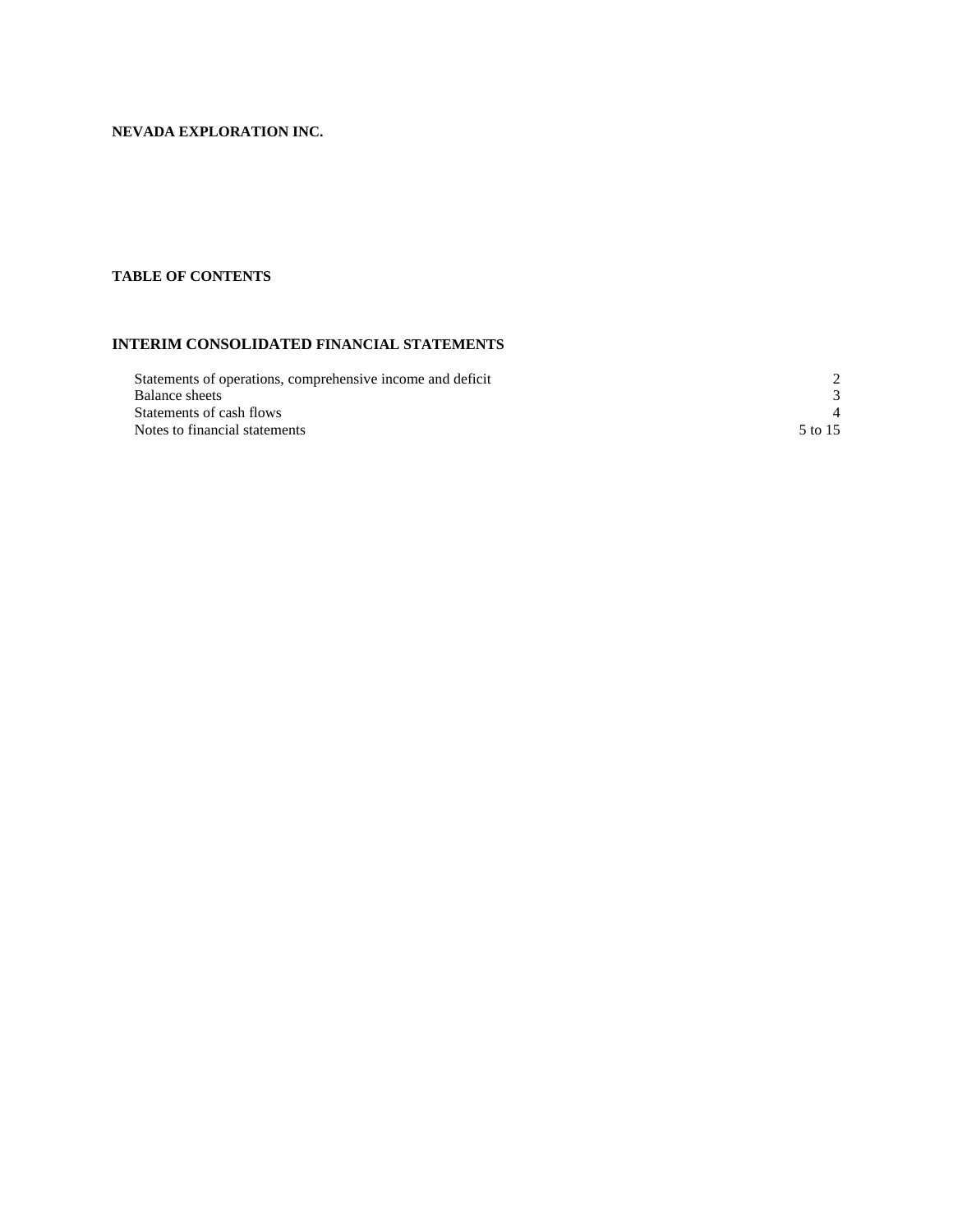The accompanying unaudited interim financial statements have been prepared by the Company's management and the Company's independent auditors have not performed a review of these financial statements.

Toronto, Ontario December 30, 2008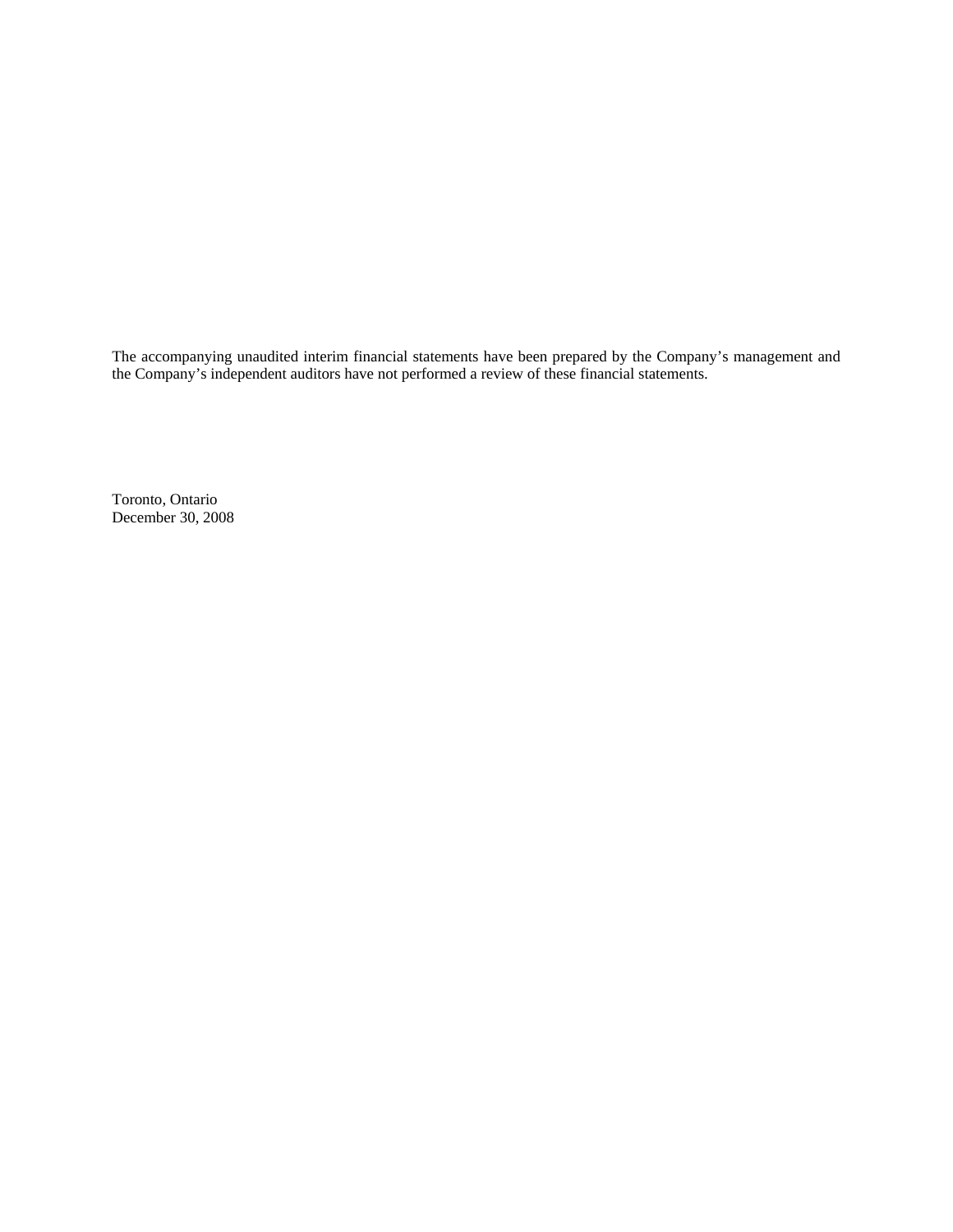# **INTERIM CONSOLIDATED STATEMENTS OF OPERATIONS, COMPREHENSIVE INCOME AND DEFICIT FOR THE THREES AND SIX-MONTH PERIODS ENDED OCTOBER 31, 2008 AND 2007**

(In Canadian Dollars) (Unaudited) 2

|                                                      | Three months ended<br>October 31, |             | <b>Six months ended</b><br>October 31, |             |
|------------------------------------------------------|-----------------------------------|-------------|----------------------------------------|-------------|
|                                                      | 2008                              | 2007        | 2008                                   | 2007        |
|                                                      | \$                                | \$          | \$                                     | \$          |
| <b>INTEREST INCOME</b>                               | 23,036                            | 3,642       | 27,569                                 | 4,679       |
| <b>EXPENSES</b>                                      |                                   |             |                                        |             |
| <b>Salaries</b>                                      | 251,391                           | 84,184      | 469,928                                | 170,559     |
| Rent                                                 | 18,205                            | 19,454      | 45,158                                 | 23,500      |
| Travel                                               | 9,466                             | 61,290      | 24,393                                 | 113,370     |
| Professional fees, consulting and investor relations | 109,183                           | 127,566     | 164,828                                | 221,784     |
| Office expenses and other                            | 137,111                           | 45,404      | 244,343                                | 84,939      |
| Interest and bank charges                            | 359                               | 2,110       | 3,615                                  | 3,305       |
| Stock-based compensation (Note 6)                    | 225,990                           | 205,251     | 451,980                                | 410,502     |
| Foreign exchange                                     | 64,680                            | 12,785      | (51, 852)                              | 17,624      |
| Amortization                                         | 39,322                            | 8,777       | 76,916                                 | 18,407      |
|                                                      | 855,707                           | 566,821     | 1,429,309                              | 1,063,990   |
| <b>NET LOSS AND COMPREHENSIVE INCOME</b>             | (832, 671)                        | (563, 179)  | (1,401,740)                            | (1,059,311) |
| <b>DEFICIT - BEGINNING OF PERIOD</b>                 | (5,508,395)                       | (2,826,711) | (4,939,326)                            | (2,330,579) |
| <b>DEFICIT - END OF PERIOD</b>                       | (6,341,066)                       | (3,389,890) | (6,341,066)                            | (3,389,890) |
| Basic and diluted loss per share                     | \$0.014\$                         | \$(0.010)   | \$ (0.023)                             | \$ (0.020)  |
| Weighted average number of shares outstanding        | 58,737,106                        | 53,036,965  | 58,883,105                             | 52,780,335  |

The accompanying notes are an integral part of these financial statements.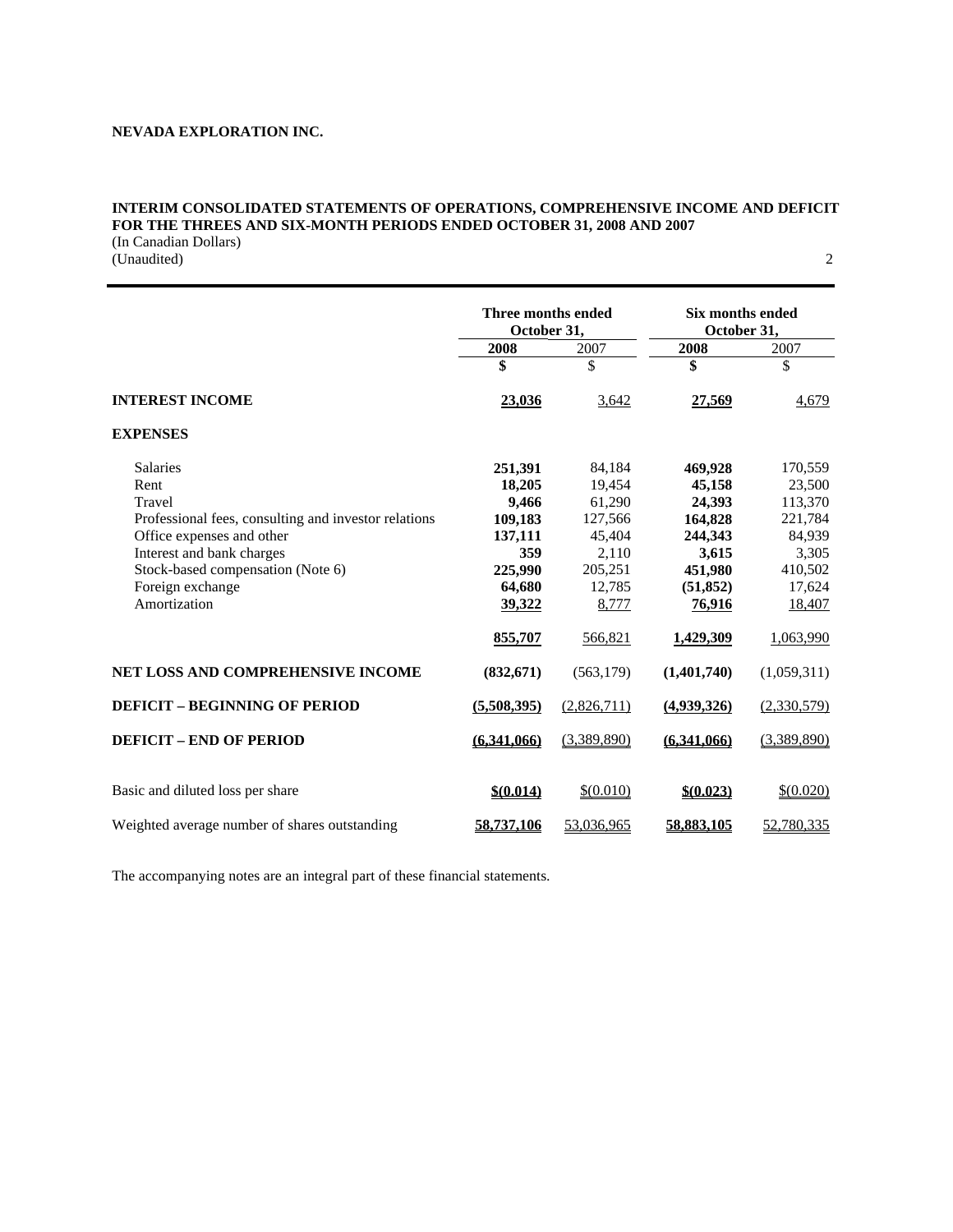## **INTERIM CONSOLIDATED BALANCE SHEETS**

(In Canadian Dollars) (Unaudited) 3

|                                                                                                     | October 31,<br>2008  | April 30,<br>2008    |
|-----------------------------------------------------------------------------------------------------|----------------------|----------------------|
|                                                                                                     | \$                   | $\mathcal{S}$        |
|                                                                                                     |                      | (Audited)            |
| <b>CURRENT ASSETS</b>                                                                               |                      |                      |
| Cash and cash equivalents<br>Term deposits, bearing interest at rates of 3.58%                      | 414,296              | 1,908,450            |
| and 3.47%                                                                                           |                      | 1,027,714            |
| Accounts receivable                                                                                 | 42,397               |                      |
| Loans receivable, bearing interest at a rate of 5%                                                  | 262,578              | 214,656              |
| Prepaid expenses and other                                                                          | 10,751               | 62,106               |
|                                                                                                     | 730,022              | 3,212,926            |
| TERM DEPOSIT, bearing interest at a rate of 3.47%,                                                  |                      |                      |
| maturing in July 2009                                                                               |                      | 500,379              |
| <b>EQUIPMENT</b> (Note 2)                                                                           | 683,019              | 517,161              |
| <b>SOFTWARE</b> (net of accumulated amortization of \$11,057)<br><b>MINERAL PROPERTIES</b> (Note 3) | 11,058<br>5,329,924  | 11,058<br>3,365,206  |
| <b>DEPOSITS AND BONDS</b>                                                                           | 331,951              | 307,420              |
|                                                                                                     | 7,085,974            | 7,914,150            |
| <b>CURRENT LIABILITIES</b>                                                                          |                      |                      |
| Accounts payable and accrued liabilities                                                            | 298,390              | 438,913              |
| Current portion of long-term debt (Note 4)                                                          | 31,096               | 31,096               |
|                                                                                                     | 329,486              | 470,009              |
| <b>LONG-TERM DEBT</b> (Note 4)                                                                      | 103,169              | 94,397               |
|                                                                                                     | <u>432,655</u>       | 564,406              |
| <b>SHAREHOLDERS' EQUITY</b>                                                                         |                      |                      |
| Capital stock (Note 5)                                                                              | 9,674,536            | 9,159,364            |
| Warrants (Note 6)                                                                                   | 1,534,609            | 1,668,390            |
| Options (Note 6)<br>Contributed surplus                                                             | 1,681,756<br>103,484 | 1,357,832<br>103,484 |
| Deficit                                                                                             | (6,341,066)          | (4,939,326)          |
|                                                                                                     | 6,653,319            | 7,349,744            |
|                                                                                                     | 7,085,974            | 7,914,150            |

The accompanying notes are an integral part of these financial statements.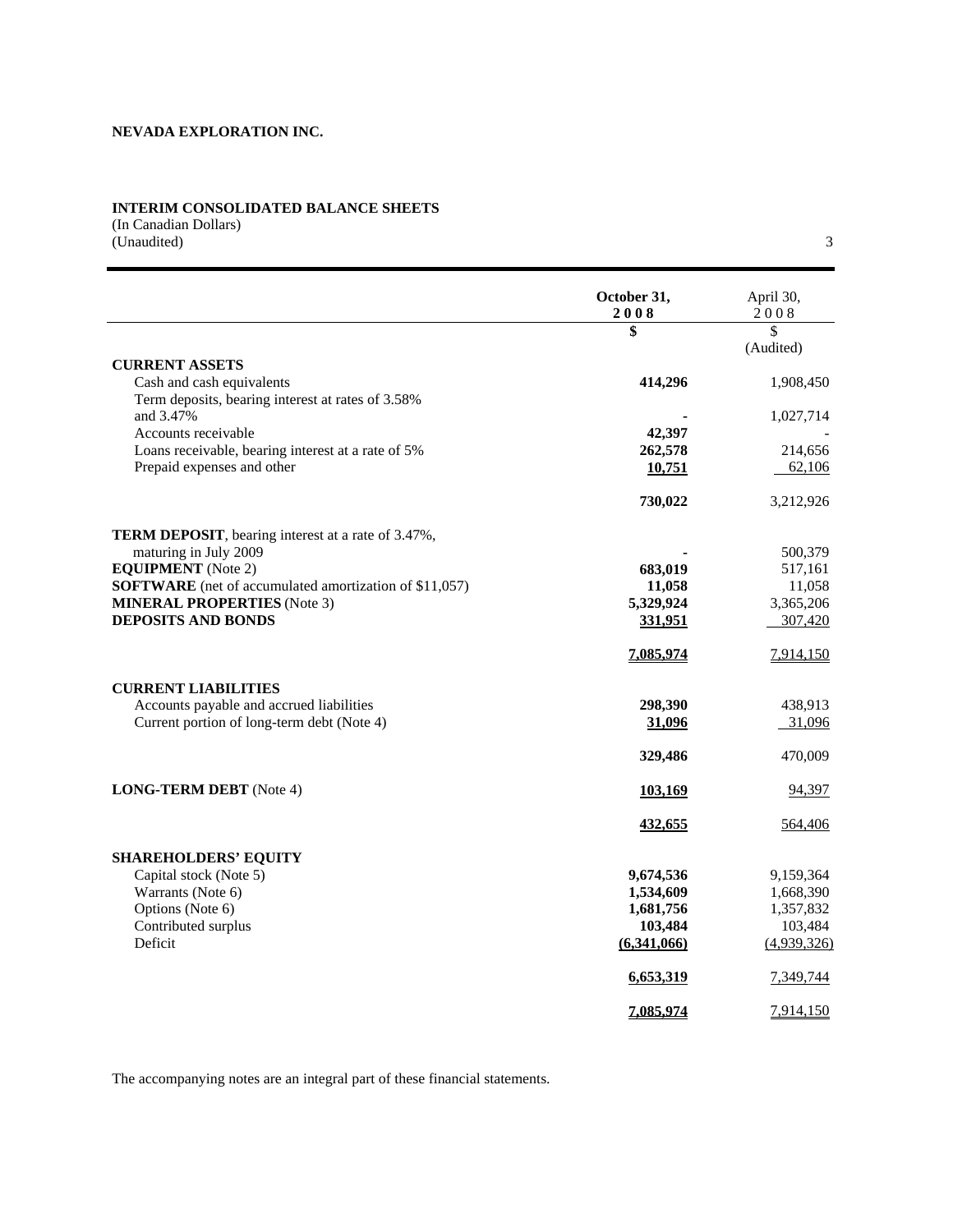# **INTERIM CONSOLIDATED STATEMENTS OF CASH FLOWS FOR THE THREE AND SIX-MONTH PERIODS ENDED OCTOBER 31, 2008 AND 2007**

(In Canadian Dollars) (Unaudited) 4

|                                                                               | Three months ended<br>October 31,  |                                      | Six months ended<br>October 31,        |                                     |
|-------------------------------------------------------------------------------|------------------------------------|--------------------------------------|----------------------------------------|-------------------------------------|
|                                                                               | 2008                               | 2007                                 | 2008                                   | 2007                                |
| <b>OPERATING ACTIVITIES</b>                                                   | \$                                 | \$                                   | \$                                     | \$                                  |
| Net loss                                                                      | (832,671)                          | (563, 179)                           | (1,401,740)                            | (1,059,311)                         |
| Items not affecting cash:<br>Amortization<br>Stock-based compensation         | 39,322<br>225,990                  | 8,777<br>205,251                     | 76,916<br>451,980                      | 18,407<br>410,502                   |
|                                                                               | (567, 359)                         | (349, 151)                           | (872, 844)                             | (630, 402)                          |
| Change in non-cash working capital items<br>Prepaid expenses and other        | 4,255                              |                                      | 51,355                                 |                                     |
| Accounts receivables<br>Accounts payable and accrued liabilities              | (6,309)<br>(34,788)                | (41,086)                             | (42, 397)<br>(140, 523)                | 28,303                              |
|                                                                               | (604, 201)                         | (390, 237)                           | (1,004,409)                            | (602,099)                           |
| <b>FINANCING ACTIVITIES</b><br>Issuance of capital stock and warrants (net of |                                    |                                      |                                        |                                     |
| shares issue and RTO expenses)<br>Long-term debt                              | 14,064                             | 283,183<br>Ξ                         | 253,335<br>8,772                       | 544,896                             |
|                                                                               | 14,064                             | 283,183                              | 262,107                                | 544,896                             |
| <b>INVESTING ACTIVITIES</b><br>Term deposits                                  | 1,867,584                          |                                      | 1,528,093                              |                                     |
| Loans receivable<br>Subscriptions receivable                                  | (40,607)                           |                                      | (47, 922)                              | 205,729                             |
| Acquisition of equipment<br>Mineral properties<br>Land deposits               | (57, 816)<br>(1,041,592)<br>31,086 | (16, 423)<br>(521, 437)<br>(47, 447) | (242, 774)<br>(1,964,718)<br>(24, 531) | (28, 125)<br>(967, 919)<br>(89,078) |
|                                                                               | 758,655                            | (585, 307)                           | (751, 852)                             | (879, 393)                          |
| <b>INCREASE (DECREASE) IN CASH AND</b><br><b>CASH EQUIVALENTS</b>             | 168,518                            | (692, 361)                           | (1,494,154)                            | (936, 596)                          |
| <b>CASH AND CASH EQUIVALENTS -</b><br><b>BEGINNING OF PERIOD</b>              | 245,778                            | 3,314,860                            | 1,908,450                              | 3,559,095                           |
| <b>CASH AND CASH EQUIVALENTS -</b><br><b>END OF PERIOD</b>                    | <u>414.296</u>                     | 2,622,499                            | <u>414.296</u>                         | 2,622,499                           |

The accompanying notes are an integral part of these financial statements.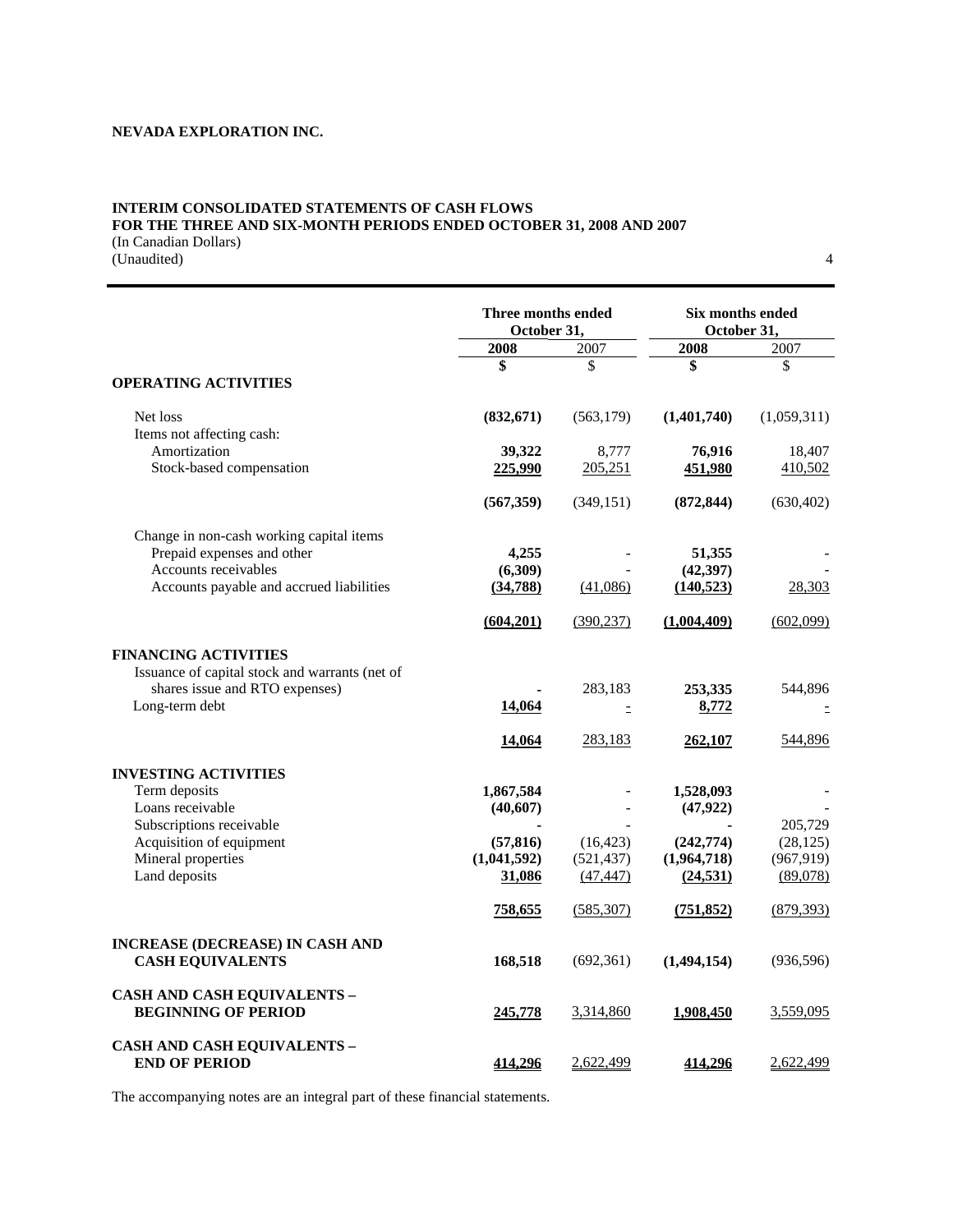## **NOTES TO INTERIM CONSOLIDATED FINANCIAL STATEMENTS FOR THE SIX-MONTH PERIOD ENDED OCTOBER 31, 2008**  (In Canadian Dollars)

(Unaudited) 5

## **1. ACCOUNTING POLICIES**

The unaudited consolidated financial statements have been prepared in accordance with Canadian generally accepted accounting principles and applied in the same manner as the most recently audited financial statements. During the quarter, the Company adopted Section 1535, Capital Disclosures, Section 3862, Financial Instruments – Disclosures and Section 3863, Financial Instruments - Presentation. The adoption of this section has no impact on the consolidated financial statements. The unaudited consolidated financial statements do not include all the information and notes required according to generally accepted accounting principles for annual financial statements, and should therefore be read in conjunction with the audited consolidated financial statements and the notes included in the Company's annual report for the year ended April 30, 2008.

#### **2. EQUIPMENT**

|                              |         | October 31,<br>2008         |                             |         | April 30,<br>2008           |                      |
|------------------------------|---------|-----------------------------|-----------------------------|---------|-----------------------------|----------------------|
|                              | Cost    | Accumulated<br>amortization | <b>Net</b><br>book<br>value | Cost    | Accumulated<br>amortization | Net<br>book<br>value |
|                              | \$      | S                           | \$                          | \$      | \$                          | \$                   |
| <b>Exploration equipment</b> | 507,214 | 128,384                     | 378,830                     | 326,545 | 92,200                      | 234,345              |
| Vehicles                     | 299,539 | 67,265                      | 232,274                     | 239,155 | 40,330                      | 198,825              |
| Computer equipment           | 17,554  | 5,851                       | 11,703                      | 17,554  | 2,926                       | 14,628               |
| Office equipment             | 89,615  | 29,403                      | 60,212                      | 89,615  | 20,252                      | 69,363               |
|                              | 913,922 | 230,903                     | 683,019                     | 672,869 | 155,708                     | 517,161              |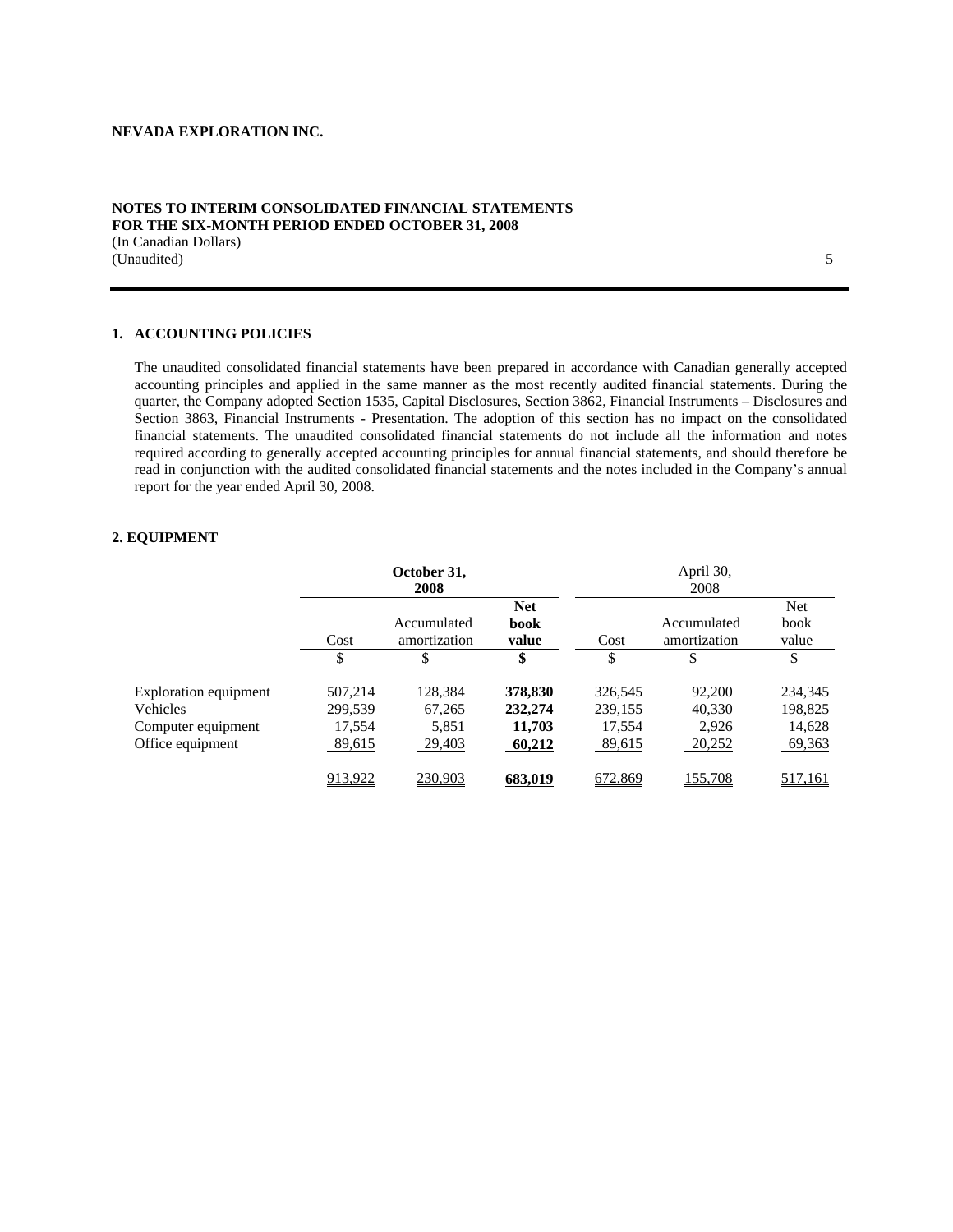# **NOTES TO INTERIM CONSOLIDATED FINANCIAL STATEMENTS FOR THE SIX-MONTH PERIOD ENDED OCTOBER 31, 2008**  (In Canadian Dollars)

(Unaudited) 6

## **3. MINERAL PROPERTIES**

|                               |         | October 31, 2008         |        |           |         |           |           |         |         |
|-------------------------------|---------|--------------------------|--------|-----------|---------|-----------|-----------|---------|---------|
|                               | AW      | BC                       | DU     | FJ        | HP      | <b>SP</b> | <b>RP</b> | WI      | KC      |
|                               | \$      | \$                       | \$     | \$        | \$      | \$        | \$        | \$      | \$      |
| <b>Acquisition costs</b>      |         |                          |        |           |         |           |           |         |         |
| Balance – beginning of period | 115,240 | 36,536                   | 34,399 | 198,806   | 11.723  | 118,193   | 86,510    | 26,913  | 176,469 |
| <b>Additions</b>              | 158,323 |                          | 10,938 | 23,906    | 21,858  | 27,619    | 23,694    | 20,394  | 82,666  |
|                               |         |                          |        |           |         |           |           |         |         |
| Balance – end of period       | 273,563 | 36,536                   | 45,337 | 222,712   | 33,581  | 145,812   | 110,204   | 47,307  | 259,135 |
|                               |         |                          |        |           |         |           |           |         |         |
| <b>Exploration costs</b>      |         |                          |        |           |         |           |           |         |         |
| Balance – beginning of period | 197,323 | 69,781                   | 14,973 | 940,446   | 685,618 | 43,986    | 11,685    | 55,315  | 29,969  |
| Incurred during the period    |         |                          |        |           |         |           |           |         |         |
| Drilling                      | 66,929  | 48,760                   |        | 2,122     |         |           |           |         |         |
| Geochemical                   | 24,499  |                          | 5,636  |           |         | 20,340    | 8,454     |         |         |
| Geophysics                    |         | $\overline{\phantom{a}}$ |        |           |         | ۰         | 20,380    | 1,418   |         |
| Geological                    | 394     | ٠                        |        |           |         |           |           |         |         |
| Rent                          |         |                          |        |           |         |           |           |         |         |
| <b>Salaries</b>               |         |                          |        |           |         |           |           |         |         |
| Travel                        | 11,909  | 56                       |        |           |         |           |           |         |         |
| Other                         | 13,760  | 2,563                    | 870    | 1,367     | 1,148   | 2,518     | 2,758     | 1,145   | 4,341   |
|                               |         |                          |        |           |         |           |           |         |         |
|                               | 117,491 | 51,379                   | 6,506  | 3,489     | 1,148   | 22,858    | 31,592    | 2,563   | 4,341   |
|                               |         |                          |        |           |         |           |           |         |         |
| Balance – end of period       | 314,814 | 121,160                  | 21,479 | 943,935   | 686,766 | 66,844    | 43,277    | 57,878  | 34,310  |
| <b>Total costs</b>            | 588,377 | 157,696                  | 66,816 | 1,166,647 | 720,347 | 212,656   | 153,481   | 105,185 | 293,445 |
|                               |         |                          |        |           |         |           |           |         |         |

|                               | WF      | BU        | JU      | Other   | <b>Total</b> |
|-------------------------------|---------|-----------|---------|---------|--------------|
|                               | \$      | \$        | \$      | \$      | \$           |
| <b>Acquisition costs</b>      |         |           |         |         |              |
| Balance – beginning of period | 91,398  | 227,154   | 16,532  |         | 1,139,873    |
| <b>Additions</b>              | 38,272  | 46,802    | 67,602  |         | 522,073      |
|                               |         |           |         |         |              |
| Balance – end of period       | 129,670 | 273,956   | 84,134  |         | 1,661,946    |
|                               |         |           |         |         |              |
| <b>Exploration costs</b>      |         |           |         |         |              |
| Balance – beginning of period | 26,128  | 611,624   | 2,155   | 460,456 | 3,148,459    |
| Incurred during the period    |         |           |         |         |              |
| Drilling                      |         | 157,341   |         |         | 275,152      |
| Geochemical                   |         | 3.719     |         |         | 62,647       |
| Geophysics                    |         | 12,758    | 47,555  |         | 82,111       |
| Geological                    |         | 247       |         |         | 640          |
| Rent                          |         |           |         |         |              |
| <b>Salaries</b>               |         |           |         |         |              |
| Travel                        |         | 7,218     |         |         | 19,183       |
| Other                         | 2,010   | 11,976    | 6,047   | 29,281  | 79,786       |
|                               |         |           |         |         |              |
|                               | 2,010   | 193,258   | 53,602  | 29,281  | 519,519      |
| Balance – end of period       | 28,138  | 804,882   | 55,757  | 488,737 | 3,667,978    |
| <b>Total costs</b>            | 157,808 | 1,078,838 | 139,891 | 488,737 | 5,329,924    |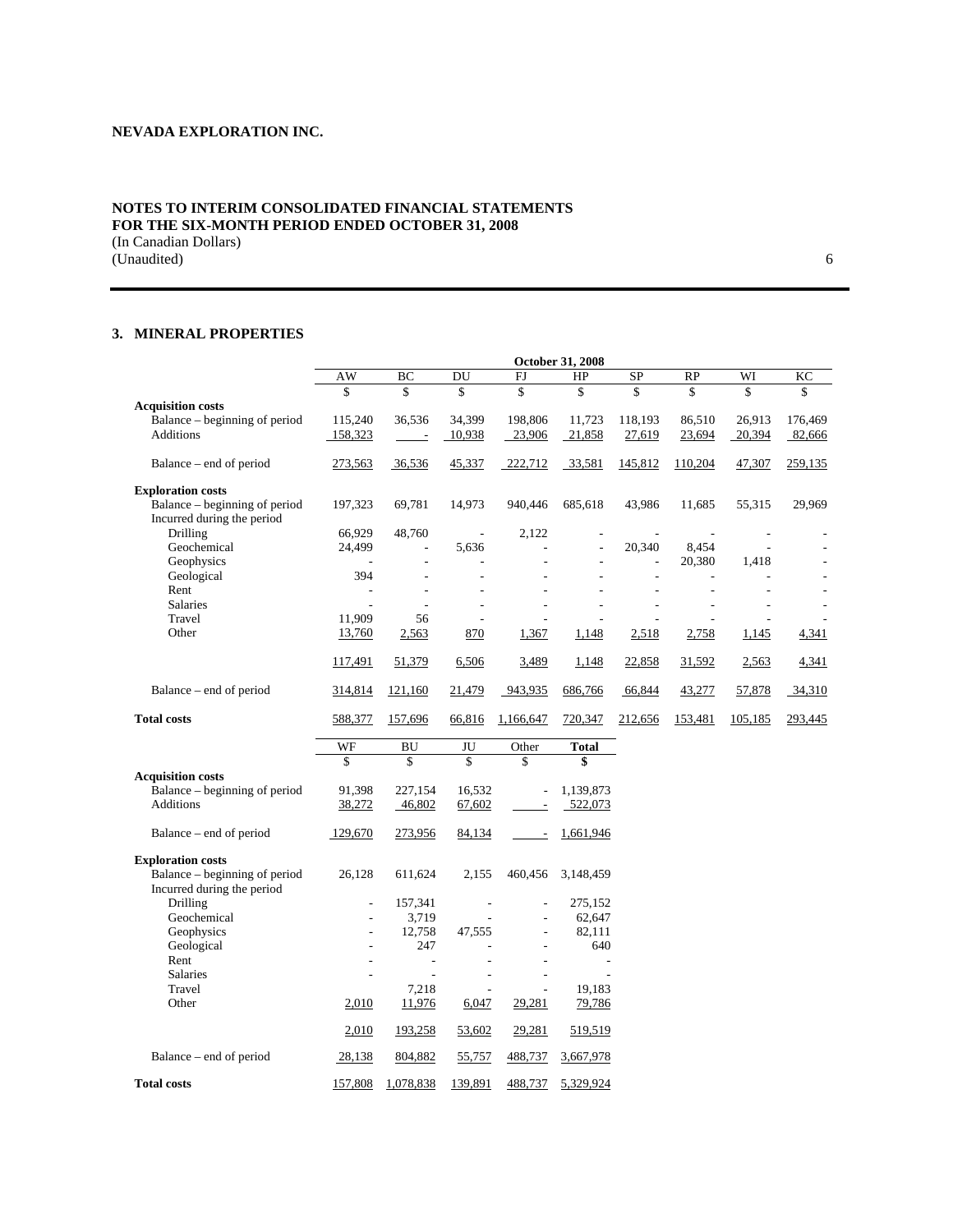# **NOTES TO INTERIM CONSOLIDATED FINANCIAL STATEMENTS FOR THE SIX-MONTH PERIOD ENDED OCTOBER 31, 2008**  (In Canadian Dollars)

(Unaudited) 7

# **3. MINERAL PROPERTIES** (Continued)

|                               |         |        |        |         | April 30, 2008 |         |               |        |         |
|-------------------------------|---------|--------|--------|---------|----------------|---------|---------------|--------|---------|
|                               | AW      | BC     | DU     | FJ      | HP             | SP      | RP            | WI     | KС      |
|                               | \$      | \$     | \$     | \$      | \$             | \$      | \$            | \$     | \$      |
| <b>Acquisition costs</b>      |         |        |        |         |                |         |               |        |         |
| Balance – beginning of period | 13,020  |        | 7,359  | 151,581 |                | 18,587  | 15,945        | 5,095  |         |
| <b>Additions</b>              | 87,364  | 36,536 | 27,040 | 47,225  | 11,723         | 68,284  | 54,307        | 18,718 | 138,994 |
| Balance – end of period       | 100,384 | 36,536 | 34,399 | 198,806 | 11,723         | 86,871  | 70,252        | 23,813 | 138,994 |
| <b>Exploration costs</b>      |         |        |        |         |                |         |               |        |         |
| Balance – beginning of period |         |        |        | 167,617 | 303,924        |         |               |        |         |
| Incurred during the period    |         |        |        |         |                |         |               |        |         |
| <b>Drilling</b>               |         |        |        | 519,584 | 143,706        |         |               |        |         |
| Geochemical                   | 16,737  | 1,095  | 5,691  | 5,909   | 31,505         | 5,030   | 37            | 6,701  | 10,362  |
| Geophysics                    | 94,003  | 15,156 |        |         | 117,231        |         |               |        |         |
| Geological                    |         |        | 307    | 645     | 196            |         |               |        |         |
| Rent                          |         |        |        | $\sim$  | 15,335         |         |               |        |         |
| <b>Salaries</b>               | 15,295  | 1,983  | 5,888  | 66,947  | 18,482         | 9,244   | 5,371         | 10,353 | 10,881  |
| Travel                        | 3,081   | 730    | 2,164  | 15,156  | 31,220         | 768     | 3,804         | 4,358  | 6,109   |
| Other                         |         |        |        | 8,869   |                |         |               |        |         |
|                               | 129,116 | 18,964 | 14,050 | 617,110 | 357,675        | 15,042  | 9,212         | 21,412 | 27,352  |
| Balance – end of period       | 129,116 | 18,964 | 14,050 | 784,727 | 661,599        | 15,042  | 9,212         | 21,412 | 27,352  |
| <b>Total costs</b>            | 229,500 | 55,500 | 48,449 | 983,533 | 673,322        | 101,913 | <u>79,464</u> | 45,225 | 166,346 |

|                               | WF            | BU      | Other   | Total            |
|-------------------------------|---------------|---------|---------|------------------|
|                               | \$            | \$      | \$      | \$               |
| <b>Acquisition costs</b>      |               |         |         |                  |
| Balance – beginning of period |               | 39,530  |         | 251,117          |
| <b>Additions</b>              | 34,387        | 184,352 |         | 708,930          |
|                               |               |         |         |                  |
| Balance – end of period       | 34,387        | 223,882 |         | 960,047          |
| <b>Exploration costs</b>      |               |         |         |                  |
| Balance – beginning of period |               | 19,646  | 25,841  | 517,028          |
| Incurred during the period    |               |         |         |                  |
| Drilling                      |               |         | 33,061  | 696,351          |
| Geochemical                   |               | 40,774  | 109,735 | 233,576          |
| Geophysics                    |               | 137,612 | 928     | 364,930          |
| Geological                    |               | 780     | 27,197  | 29,125           |
| Rent                          |               |         |         | 15,335           |
| <b>Salaries</b>               | 20,675        | 33,068  | 163,667 | 361,854          |
| Travel                        |               | 10,671  | 99,349  | 177,410          |
| Other                         |               |         | 681     | 9,550            |
|                               | 20,675        | 222,905 | 434,618 | 1,888,131        |
| Balance – end of period       | 20,675        | 242,551 | 460,459 | 2,405,159        |
| <b>Total costs</b>            | <u>55,062</u> | 466,433 | 460,459 | <u>3,365,206</u> |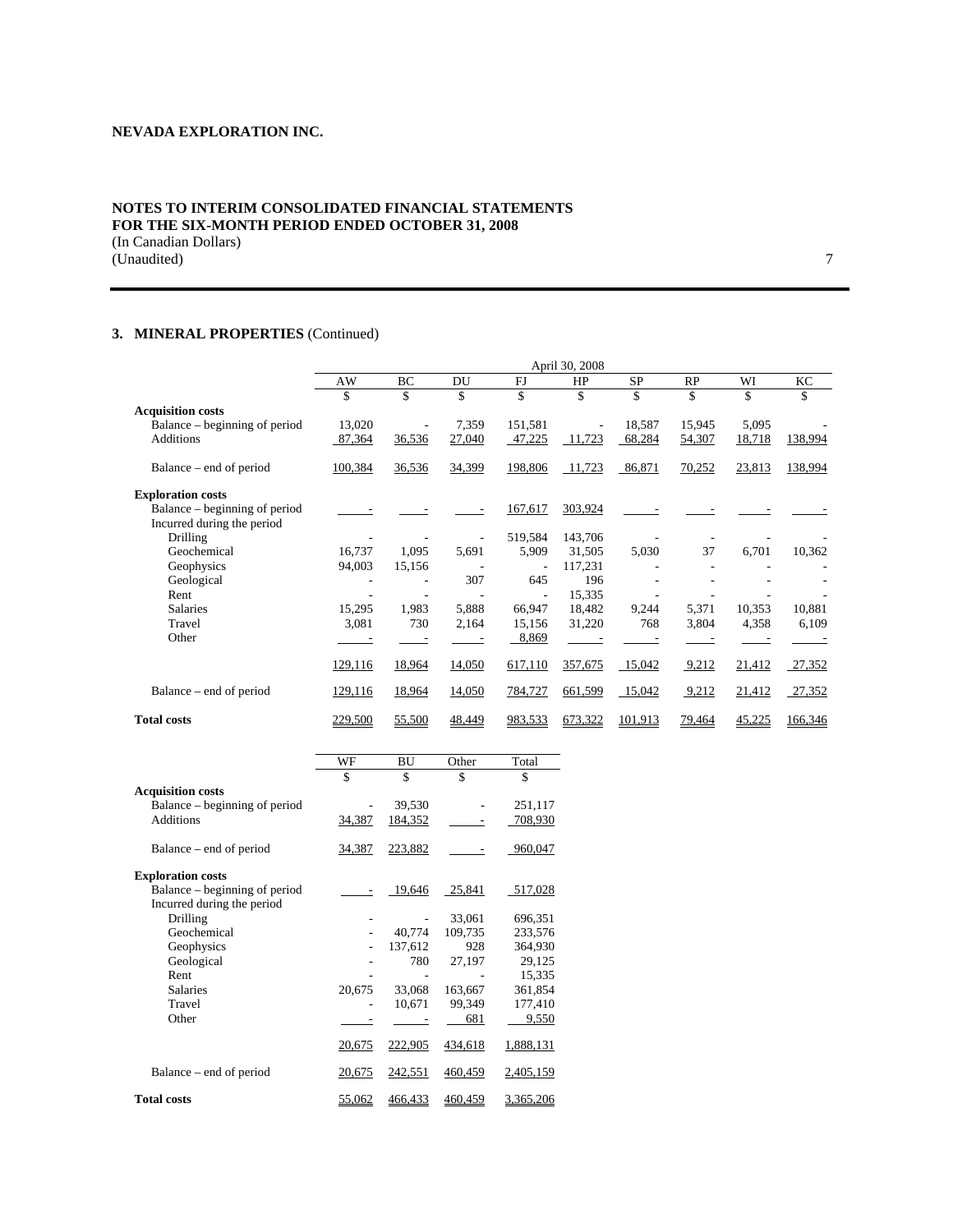#### **NOTES TO INTERIM CONSOLIDATED FINANCIAL STATEMENTS FOR THE SIX-MONTH PERIOD ENDED OCTOBER 31, 2008**  (In Canadian Dollars)

(Unaudited) 8

## **3. MINERAL PROPERTIES** (Continued)

#### **AW**

The Awakening Project is located in Humboldt County, Nevada, approximately 50 km north-northwest of Winnemucca, Nevada. During 2008, the Company staked 166 additional claims at the Awakening Project, for a new total of 267 claims (approx. 2,200 hectares) – the Company has a 100% interest in all 267 claims.

#### **BC**

The Company has no ownership interest at BC; work to date has been to determine whether to acquire an ownership interest at BC.

#### **DU**

The Dunphy Project is located in Eureka County, Nevada, approximately 40 km east of Battle Mountain, Nevada. The Company has a 100% interest in 78 claims (approx. 650 hectares) at Dunphy.

#### **FJ**

The Fletcher Junction Project is located in Mineral County, Nevada, approximately 30 km southwest of Hawthorne, Nevada. The Company has a 100% interest in 346 claims (approx. 2,800 hectares) at the Fletcher Junction Project, subject to a 1.25% net smelter return royalty ("NSR") to Royal Gold, Inc.

## **HP**

On September 16, 2005, the Company entered into a 10 years Mining Lease Agreement on 900 hectares at the Hot Pot Project located in Humboldt County, Nevada, approximately 30 km northwest of Battle Mountain, Nevada. The Hot Pot Project is subject to a 3% NSR to the property owner and a 1.25% NSR to Royal Gold, Inc.

#### **SP**

The Sand Pass Project is located in Humboldt County, Nevada, approximately 10 km north of Winnemucca, Nevada. The Company has a 100% interest in 197 claims (approx. 1,600 hectares) at Sand Pass.

#### **RP**

The Rye Patch Project is located in Pershing County, Nevada, approximately 30 km northeast of Lovelock, Nevada. The Company has a 100% interest in 169 claims (approx. 1,400 hectares) at Rye Patch.

#### **WI**

The Winnemucca Mountain Project is located in Humboldt County, Nevada, approximately 5 km west of Winnemucca, Nevada. The Company has a 100% interest in 54 claims (approx. 450 hectares) at Winnemucca Mountain.

#### **KC**

The Kelly Creek Project is located in Humboldt County, Nevada, approximately 40 km north-northwest of Battle Mountain, Nevada. During 2008, the Company staked 648 claims (approx. 5,300 hectares) at Kelly Creek – the Company has a 100% interest in all 648 claims.

**NOTES TO INTERIM CONSOLIDATED FINANCIAL STATEMENTS FOR THE SIX-MONTH PERIOD ENDED OCTOBER 31, 2008**  (In Canadian Dollars)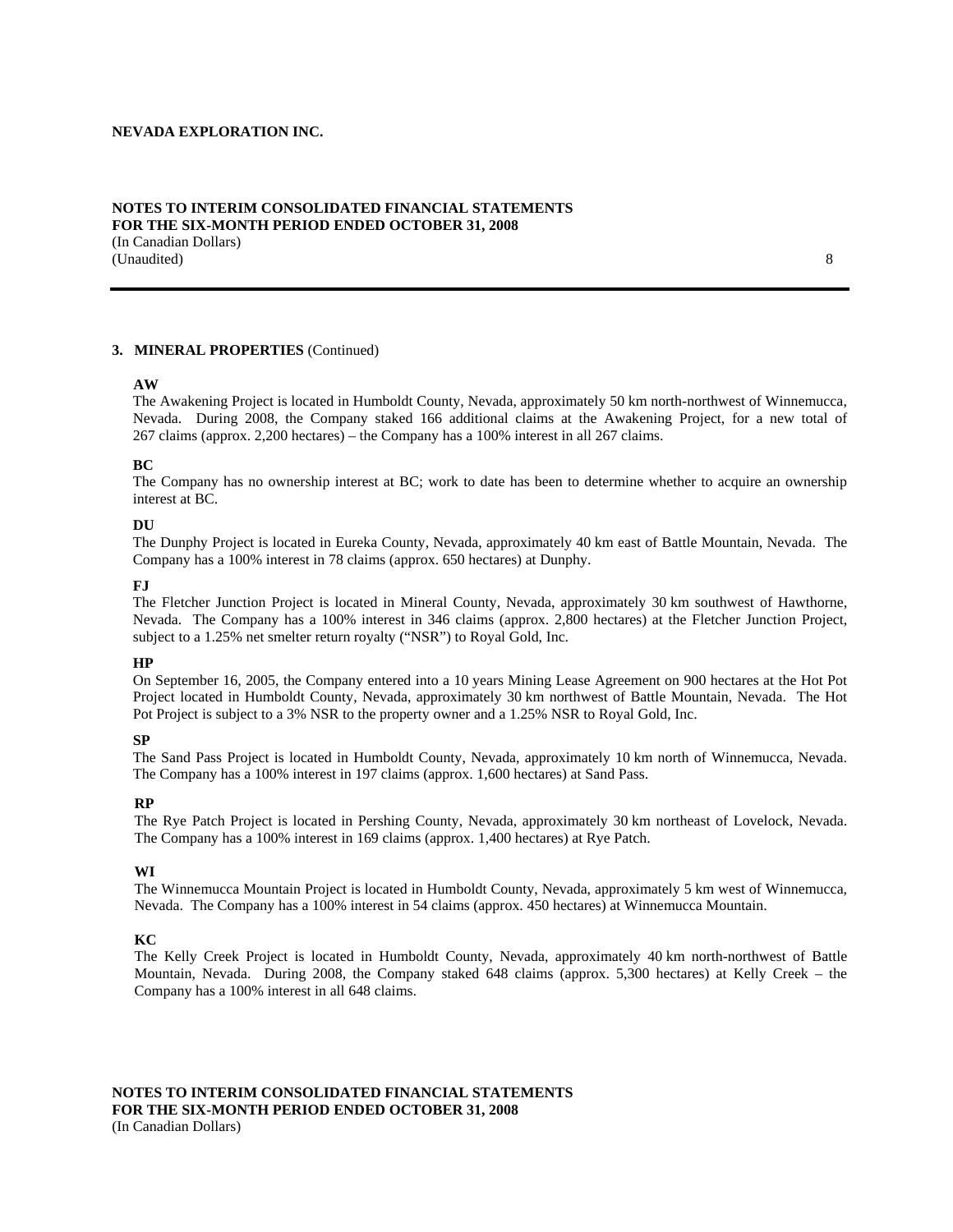# **3. MINERAL PROPERTIES** (Continued)

## **WF**

The Whiskey Flat Project is located in Mineral County, Nevada, approximately 20 km south of Hawthorne, Nevada. The Company has a 100% interest in 273 claims (2,275 hectares) at Whiskey Flats.

#### **BU**

The Bull Creek Project is located in Humboldt County, Nevada, approximately 60 km west-northwest of Winnemucca, Nevada. During 2008, the Company staked 245 additional claims at the Bull Creek Project, for a new total of 513 claims (approx. 4,200 hectares) – the Company has a 100% interest in all 513 claims.

#### **4. LONG-TERM DEBT**

|                                                                                                                                    | October 31,<br>2008 | April 30,<br>2008 |
|------------------------------------------------------------------------------------------------------------------------------------|---------------------|-------------------|
| Loans bearing interest at rates ranging from 1.9% to 2.9%,<br>repayable in monthly installments \$2,765 plus interest, maturing in | \$                  | \$                |
| 2013, secured by the vehicles                                                                                                      | 134,265             | 125,493           |
| Current portion of long-term debt                                                                                                  | 31,096              | 31,096            |
|                                                                                                                                    | 103.169             | 94,397            |

Principal payments of long-term debt for the next five years are as follows:

| 31,096<br>2009<br>S |  |
|---------------------|--|
| 2010<br>31,803      |  |
| 27,815<br>2011      |  |
| 2012<br>19,002      |  |
| 2013<br>15,777      |  |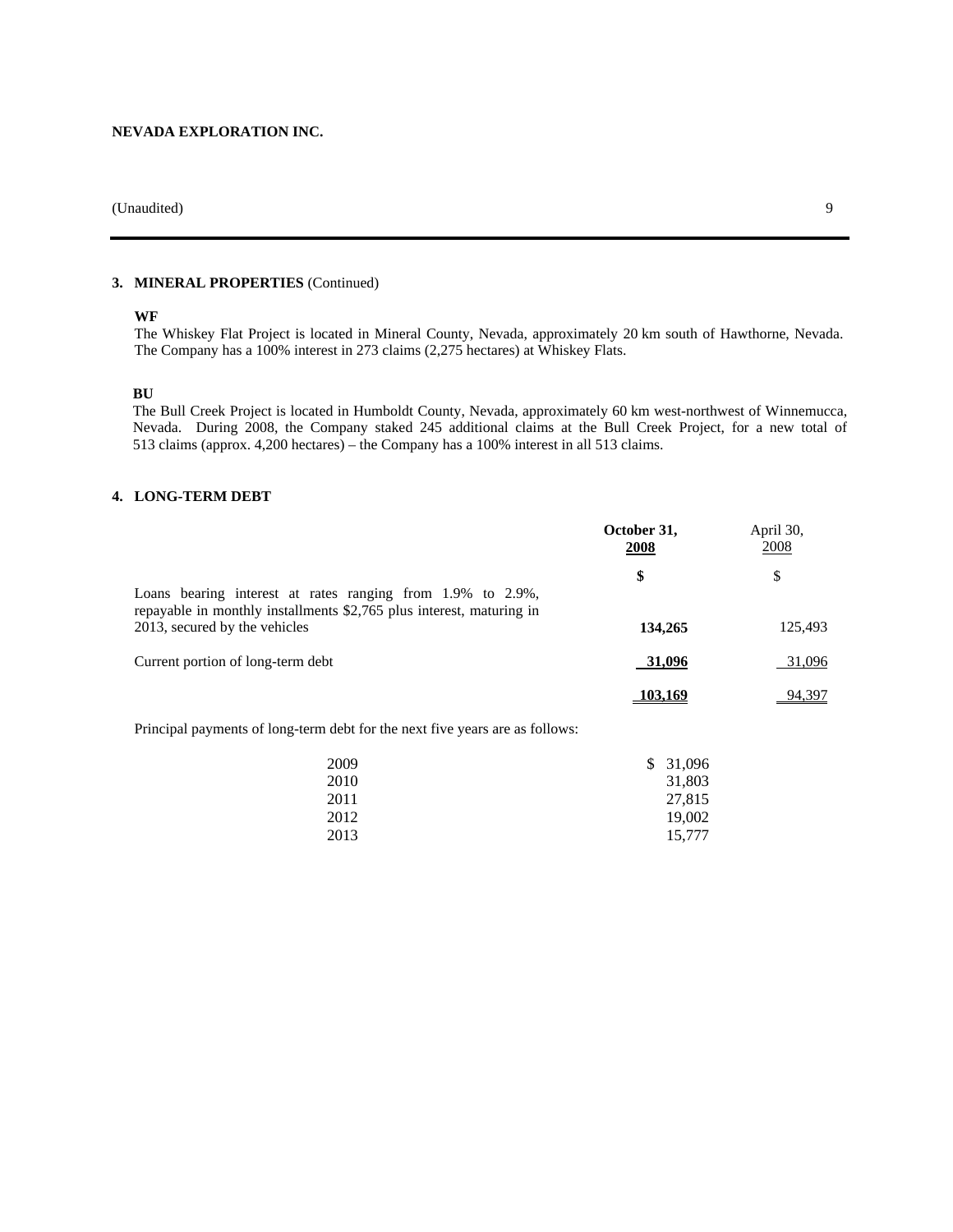## **NOTES TO INTERIM CONSOLIDATED FINANCIAL STATEMENTS FOR THE SIX-MONTH PERIOD ENDED OCTOBER 31, 2008**

(In Canadian Dollars) (Unaudited) 10

## **7. CAPITAL STOCK**

Authorized, an unlimited number and without par value: Common shares, voting and participating. Issued and outstanding:

|                                                  | Number     | Amount      |
|--------------------------------------------------|------------|-------------|
| <b>Balance – April 30, 2007</b>                  | 51,916,666 | \$4,749,709 |
| Private placements <sup>(i)</sup>                | 1,810,000  | 1,531,234   |
| Exercise of options                              | 412,500    | 82,500      |
| Exercise of warrants                             | 4,302,005  | 1,873,542   |
| Ascribed value of options and warrants exercised |            | 922,379     |
| <b>Balance – April 30, 2008</b>                  | 58,441,171 | 9.159.364   |
| Exercise of options                              | 250,000    | 150,000     |
| Exercise of warrants                             | 337.933    | 103,325     |
| Ascribed value of options and warrants exercised |            | 261,847     |
| Balance – October 31, 2008                       | 59,029,104 | \$9.674.536 |

(i) On January 23, 2008 and March 11, 2008, the Company completed non-brokered private placements, issuing 1,810,000 units at \$1.00 per unit. Each unit is comprised of one common share and one-half common share purchase warrant, exercisable for a period of 24 months at \$1.50 per share. The warrants were valued at \$278,766 using the following assumptions: expected volatility of 95%; expected dividend yield of 0%; risk-free interest rate of 2.66% and 3.30% and expected life of 2 years.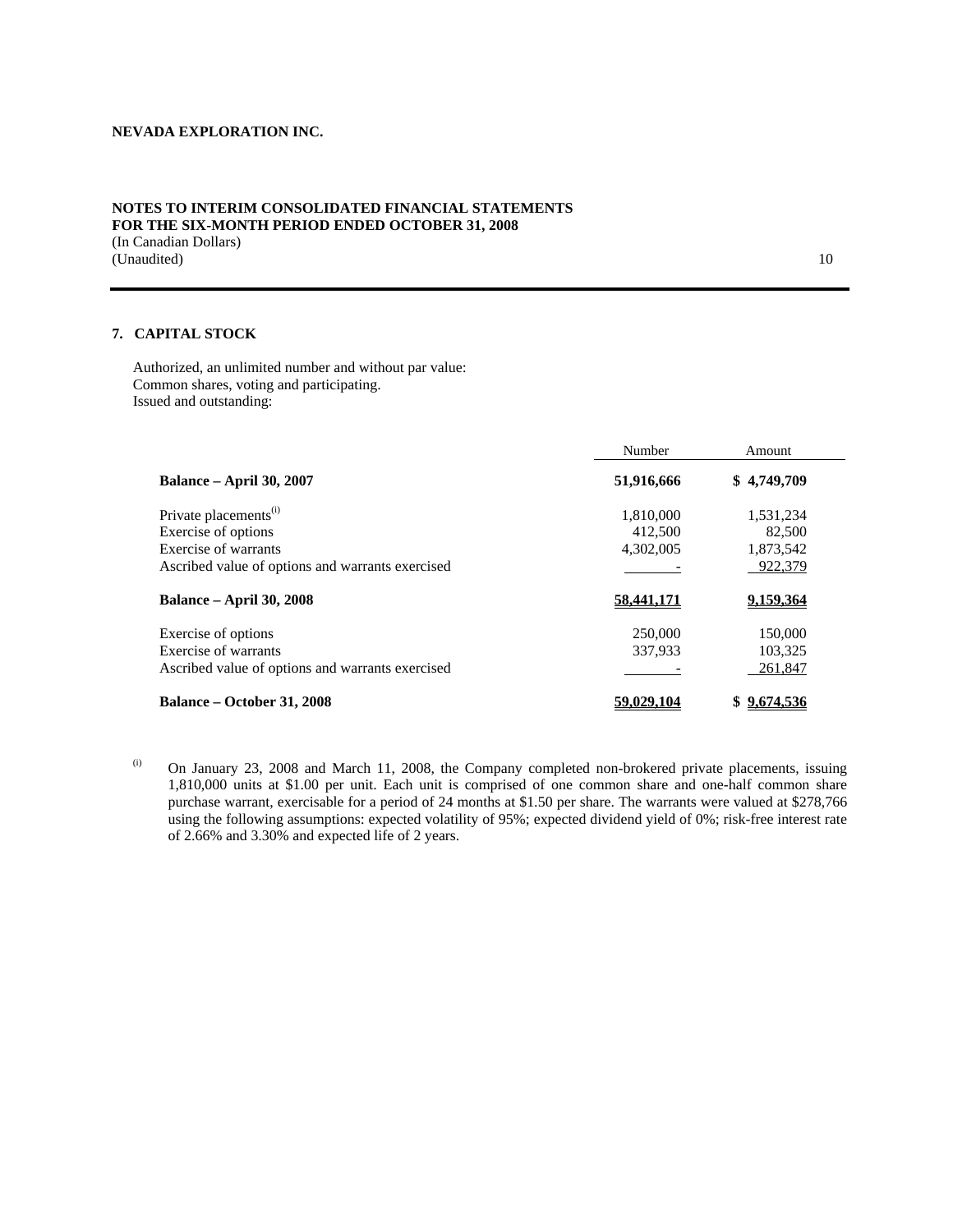## **NOTES TO INTERIM CONSOLIDATED FINANCIAL STATEMENTS FOR THE SIX-MONTH PERIOD ENDED OCTOBER 31, 2008**  (In Canadian Dollars) (Unaudited) 11

## **6. STOCK OPTIONS AND WARRANTS**

The Company has a stock options plan under which it is authorized to grant options to executive officers and directors, employees and consultants enabling them to acquire up to 10% of the issued and outstanding common stock of the Company. Under the plan, the exercise price of each option equals the market price, minimum price or a discounted price of the Company's stock as calculated on the date of grant. The options can be granted for a maximum term of five years, and vest at the discretion of the board.

|                                  | Warrants                             |                                     |                                          | <b>Stock Options</b>               |                                          |
|----------------------------------|--------------------------------------|-------------------------------------|------------------------------------------|------------------------------------|------------------------------------------|
|                                  | Number                               | Carrying<br>value                   | Weighted<br>average<br>exercise<br>price | Number                             | Weighted<br>average<br>exercise<br>price |
|                                  |                                      | \$                                  | \$                                       |                                    | \$                                       |
| Outstanding,<br>April 30, 2007   | 9,123,050                            | 2,333,032                           | 0.52                                     | 2,475,000                          | 0.47                                     |
| Exercised<br>Expired<br>Granted  | (4,302,005)<br>(459, 112)<br>905,000 | (839, 924)<br>(103, 484)<br>278,766 | 0.44<br>0.54<br>1.50                     | (412,500)<br>(82,500)<br>3,075,000 | 0.20<br>0.20<br>0.92                     |
| Outstanding,<br>April 30, 2008   | 5,266,933                            | 1,668,390                           | 0.76                                     | 5,055,000                          | 0.77                                     |
| Exercised<br>Granted             | (337, 933)<br>266,666                | (133,781)                           | 0.80                                     | (250,000)<br>200,000               |                                          |
| Outstanding,<br>October 31, 2008 | 5,195,666                            | 1,534,609                           | 0.79                                     | 5,005,000                          |                                          |
| Number currently<br>exercisable  | <u>5,195,666</u>                     |                                     |                                          | 3,013,334                          |                                          |

**NOTES TO INTERIM CONSOLIDATED FINANCIAL STATEMENTS FOR THE SIX-MONTH PERIOD ENDED OCTOBER 31, 2008**  (In Canadian Dollars)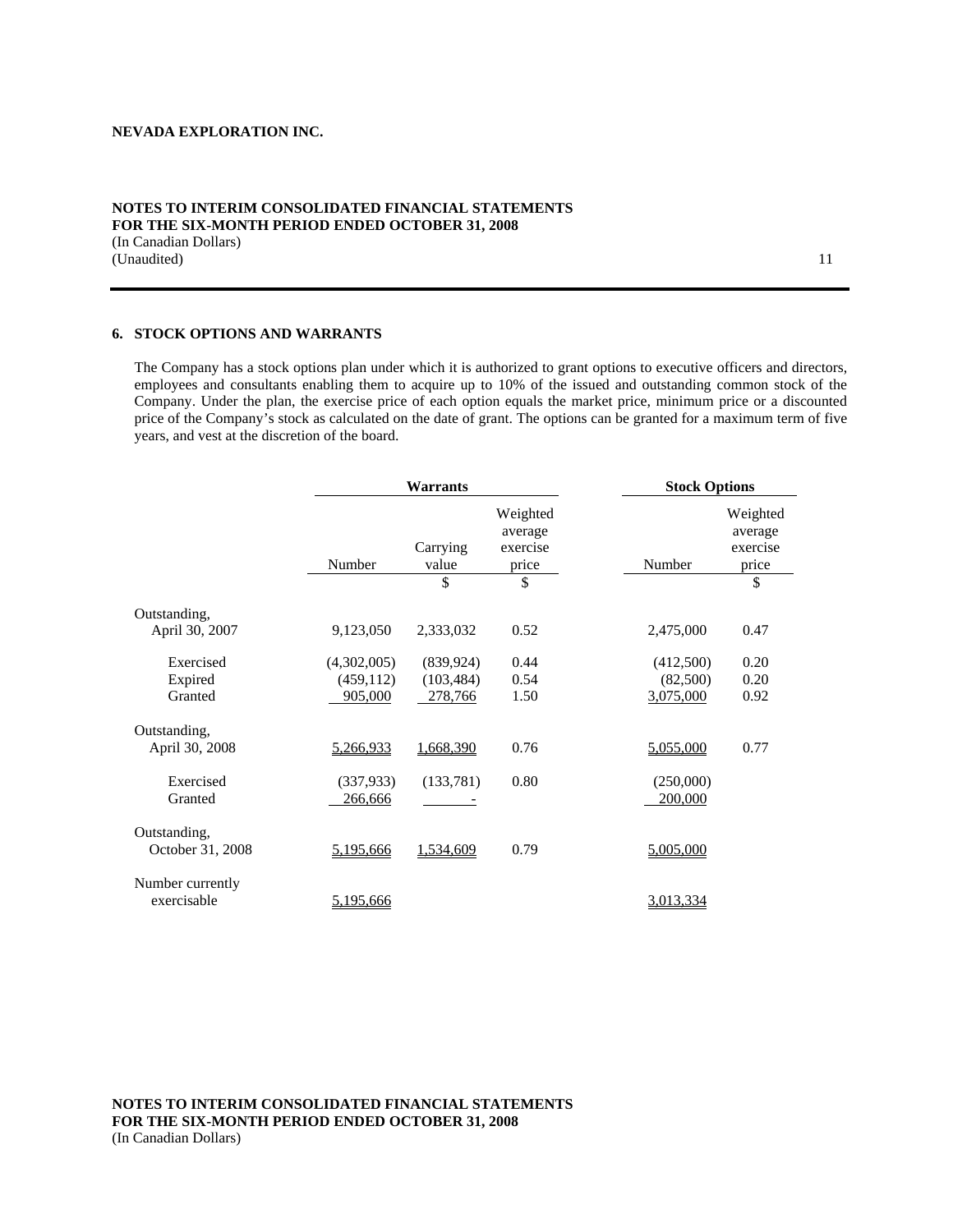# **6. STOCK OPTIONS AND WARRANTS** (Continued)

The following incentive stock options and share purchase warrants were outstanding as at October 31, 2008:

|                      | Number<br>of shares | Exercise<br>price | Expiry date        |
|----------------------|---------------------|-------------------|--------------------|
|                      |                     | \$                |                    |
| <b>Stock options</b> | 330,000             | 0.20              | October 3, 2011    |
|                      | 1,000,000           | 0.60              | March 9, 2012      |
|                      | 500,000             | 0.60              | April 23, 2011     |
|                      | 150,000             | 0.60              | April 30, 2012     |
|                      | 250,000             | 0.60              | May 15, 2012       |
|                      | 700,000             | 0.95              | June 8, 2012       |
|                      | 150,000             | 1.00              | June 11, 2012      |
|                      | 1,725,000           | 1.00              | March 4, 2013      |
|                      | 200,000             | 0.78              | June 13, 2013      |
| Warrants             | 4,500               | 0.20              | September 29, 2008 |
|                      | 3,019,500           | 0.60              | October 31, 2008   |
|                      | 1,000,000           | 0.75              | April 23, 2009     |
|                      | 266,666             | 0.60              | October 31, 2008   |
|                      | 510,000             | 1.50              | January 10, 2010   |
|                      | 395,000             | 1.50              | March 12, 2010     |

## **STOCK-BASED COMPENSATION**

During the period, the Company granted 200,000 options (3,075,000 as at April 30, 2008). The fair value was estimated at \$0.42 per option using the Black-Scholes option pricing model. A stock-based compensation expense of \$451,980 (\$410,502 in 2007) for the vesting portion was recorded for the period ended October 31, 2008.

The following weighted average assumptions were used for the Black-Scholes valuation of stock options and warrants issued:

|                                   | October 31,<br>2008 | April 30,<br>2007 |
|-----------------------------------|---------------------|-------------------|
| Risk-free interest rate           | 3.15\% to 4.18\%    | 3.15% to 4.18%    |
| Expected life of options/warrants | 1 to 5 years        | 1 to 5 years      |
| Annualized volatility             | 112%                | 112%              |
| Dividend rate                     | $0\%$               | 0%                |

## **NOTES TO INTERIM CONSOLIDATED FINANCIAL STATEMENTS FOR THE SIX-MONTH PERIOD ENDED OCTOBER 31, 2008**

(In Canadian Dollars) (Unaudited) 13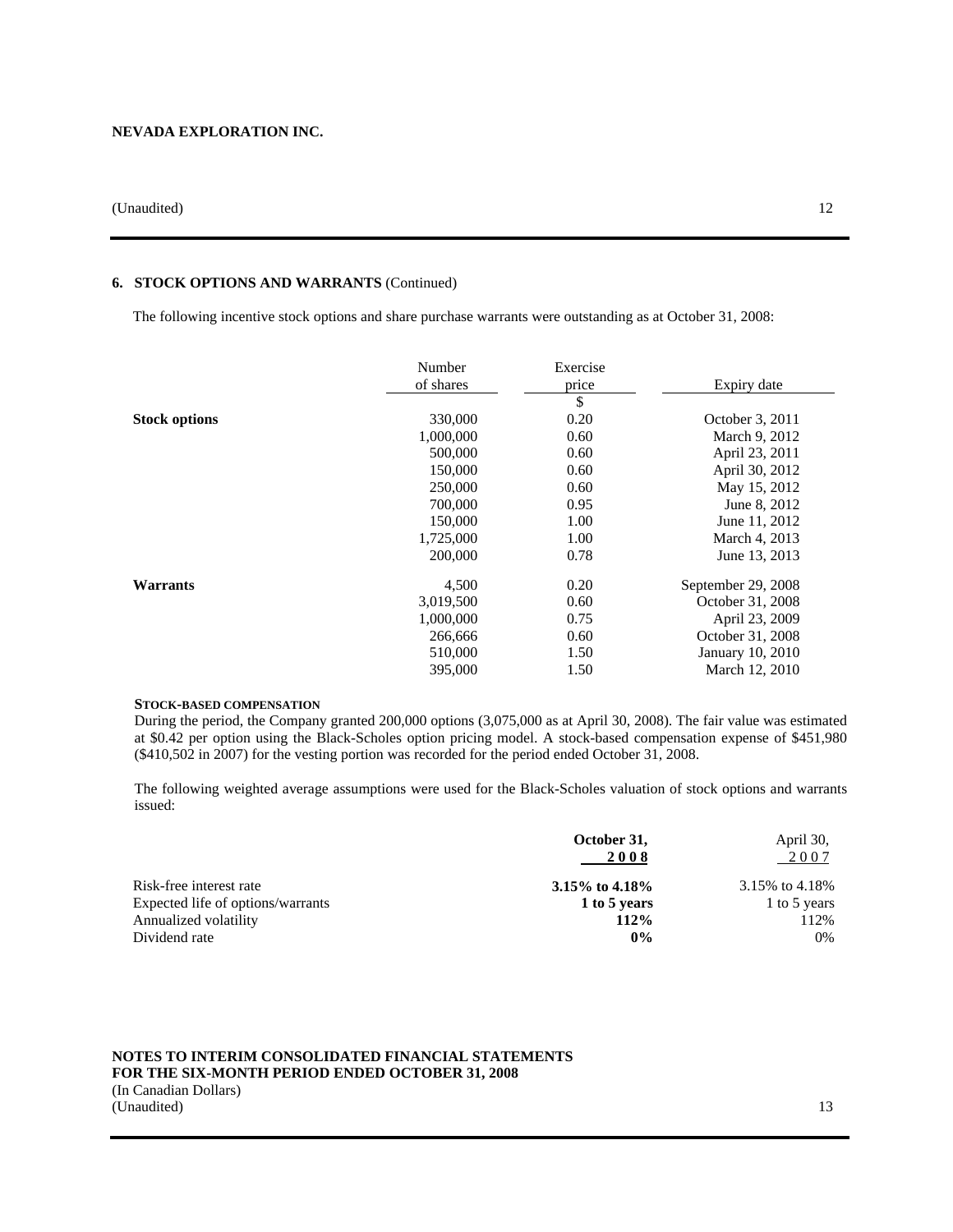## **7. FINANCIAL INSTRUMENTS**

#### *RISK MANAGEMENT POLICIES*

The Company is exposed to risk due to the nature of its financial instruments. Risk management is the responsibility of management and the Company did not use derivative instruments.

#### *FAIR VALUE*

The Company estimates the fair value of its financial instruments based on current interest rates, market value and pricing of financial instruments with comparable terms. Unless otherwise indicated, the carrying value of these financial instruments approximates their fair market value because of the near maturity of those instruments.

As at October 31, 2008 and April 30, 2008, the carrying amount of current financial assets and liabilities approximated the fair value because of the near maturity of those instruments and the carrying value of term deposits and the long-term debt is considered to approximate fair value since it bears interest at current rates for similar types of borrowing arrangements or investments.

The Company has implemented the following classifications:

Cash and cash equivalents and deposits are classified as held-for-trading and any period change in fair value is recorded through net income.

Term deposits, accounts receivable and loans receivable are classified as loans and receivables and are measured at amortized cost using the effective interest rate method.

Accounts payable and accrued liabilities and long-term debt are classified as other than held-for-trading liabilities and are measured at amortized cost using the effective interest rate method.

**NOTES TO INTERIM CONSOLIDATED FINANCIAL STATEMENTS FOR THE SIX-MONTH PERIOD ENDED OCTOBER 31, 2008**  (In Canadian Dollars) (Unaudited) 14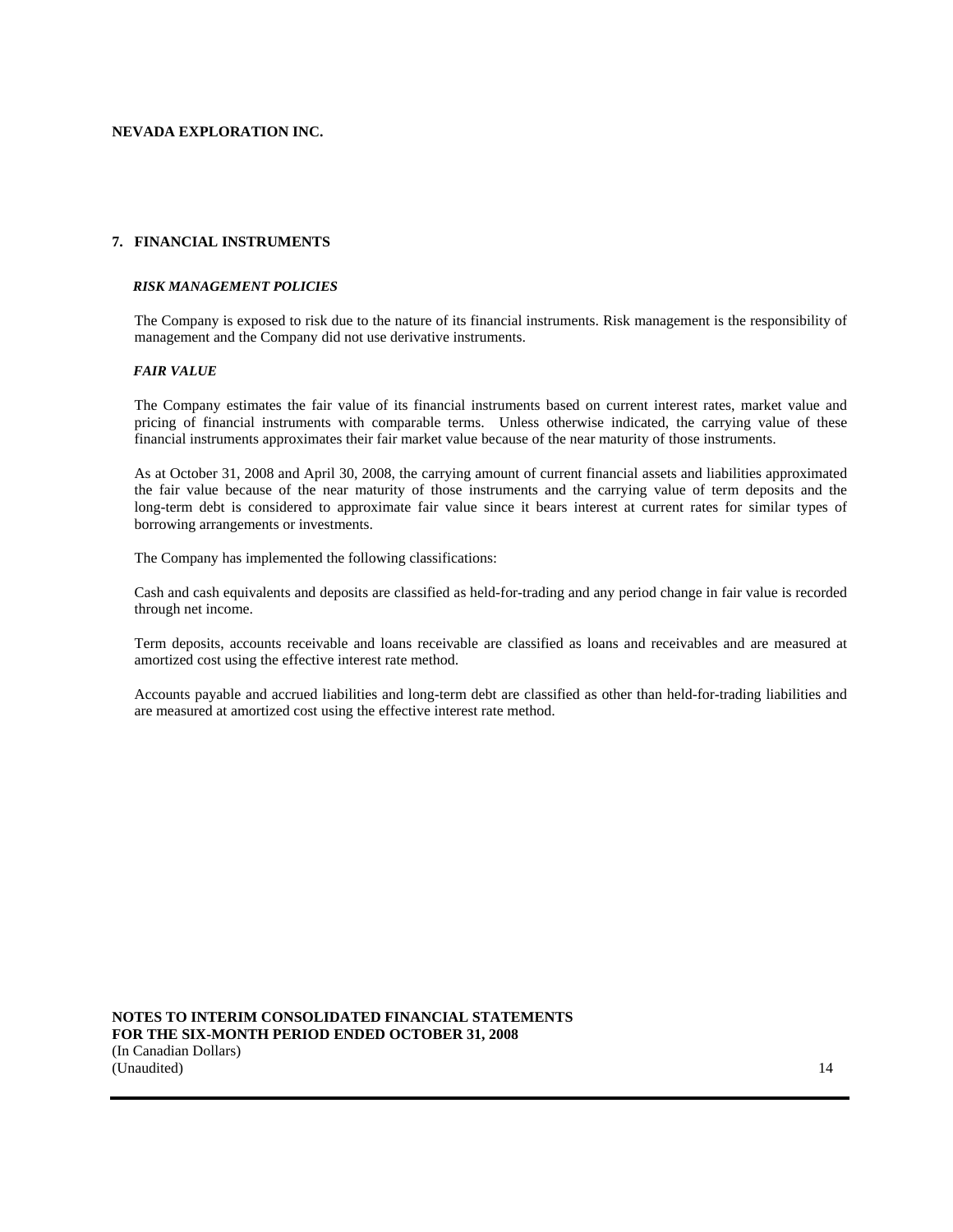#### **7. FINANCIAL INSTRUMENTS** (Continued)

#### *CREDIT RISK AND INTEREST RATE RISK*

Unless otherwise noted, it is management's opinion that the Company is not exposed to significant interest or credit risk arising from these financial instruments.

## *LIQUIDITY RISK*

Liquidity risk is the risk that the Company will not be able to meet its financial obligations as they fall due. The Company manages liquidity risk through the management of its capital structure and financial leverage, as outlined in Note 8 ("Capital Disclosures »). It also manages liquidity risk by continuously monitoring actual and projected cash flows. The Board of Directors reviews and approves the Company's operating and capital budgets, as well as any material transactions out of the normal course of business.

As at October 31, 2008, the Company was holding cash and cash equivalents and term deposits of \$414,296. Given the Company's available liquid resources as compared to the timing of the payments of liabilities, management assesses the Company's liquidity risk to be low.

#### *FOREIGN EXCHANGE*

The Company is exposed to financial risk arising from fluctuations in foreign exchange rates and the degree of volatility of these rates. A significant portion of the Company's expenses is denominated in US dollars. Consequently, certain assets, liabilities and operating expenses are exposed to currency fluctuations. The Company does not use derivative instruments to reduce its exposure to foreign currency risk.

At October 31, 2008, the Company is exposed to currency risk through the following assets and liabilities denominated in US dollars:

| <b>SUS</b> |
|------------|
| 260.766    |
| 221,622    |
| 326.738    |
| 202.111    |
|            |

#### *NET EXPOSURE*

Based on the above net exposures as at October 31, 2008, and assuming that all other variables remain constant, a 10% change in the value of the US dollar against the Canadian dollar would result in an increase/decrease of \$101,123 in the loss from operations.

**NOTES TO INTERIM CONSOLIDATED FINANCIAL STATEMENTS FOR THE SIX-MONTH PERIOD ENDED OCTOBER 31, 2008**  (In Canadian Dollars) (Unaudited) 15

## **8. CAPITAL DISCLOSURES**